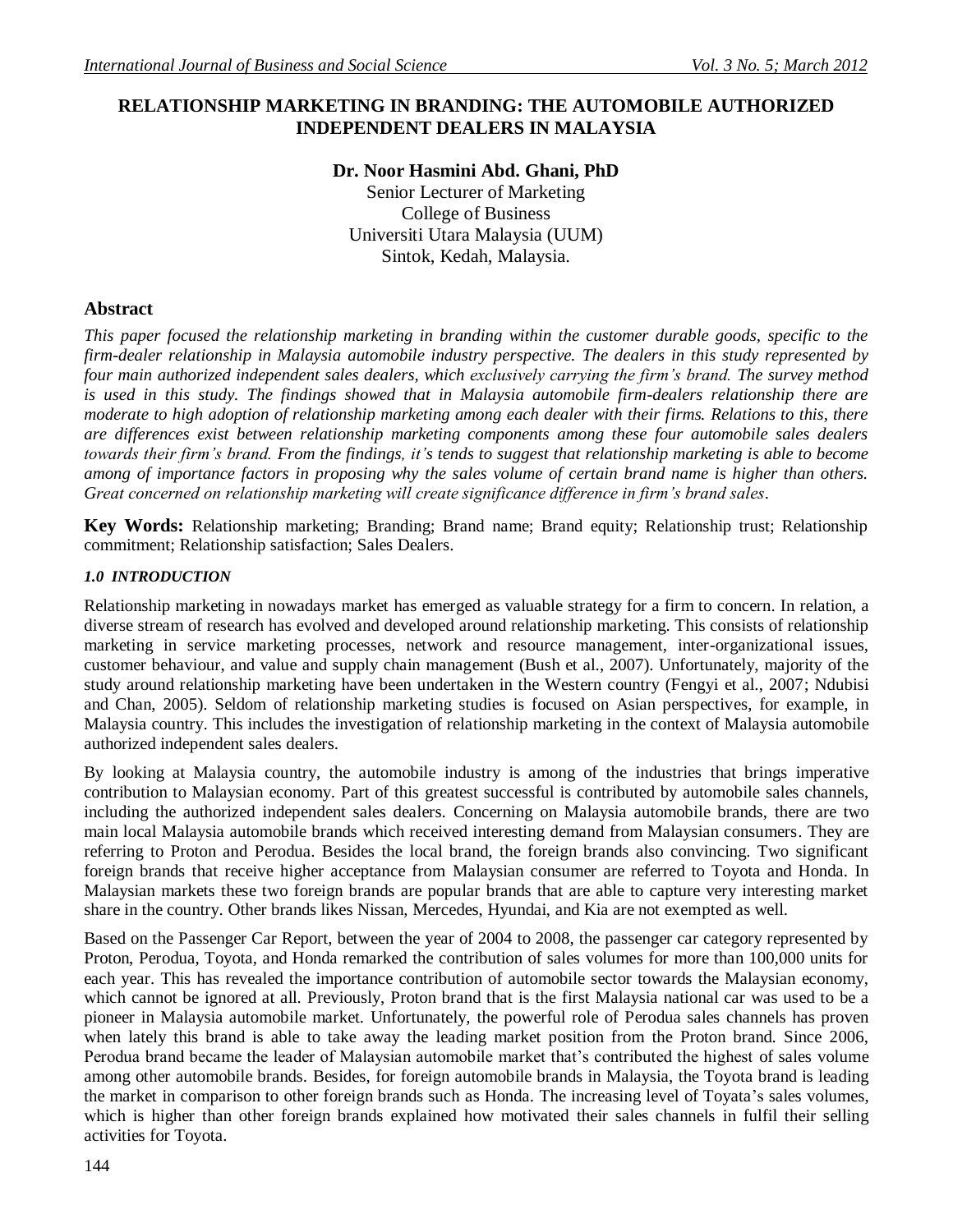Hence, the success of Perodua and Toyota reflect the effectiveness of their marketing productivity. Sheth and Parvatiyar (1995) postulated that relationship marketing would lead to greater marketing productivity. This means that a firm that has great concerned on relationship marketing will create significance difference in firm"s brand sales as compare to the firm that not seriously focus on relationship marketing. By looking at Malaysia automobile firm-dealer relationships, to what extent of firms in adopting relationship marketing as important marketing strategy is still questionable. Is there any effect among them in adopting relationship marketing with their sales channels? Besides, the study result also will tend to support the reasons regarding the variation in market acceptance towards the automobile brands in Malaysia. Others, by studying this knowledge gaps will contribute to the generalization aspect of relationship marketing as well. Generalization issue in channel relationship marketing context is largely ignored by channel researchers (Johnson et al., 1993; Ndubisi and Chan, 2005).

Therefore, this paper seeks to study the effect of relationship marketing on four main automobile brands in the context of Malaysia automobile firm-dealers relationship. Specifically, the first objective in this study is to examine the difference in relationship marketing adoption in the context of firm-dealer relationship. There are four main sales dealers involved in this study. Each of them represents as firm"s authorized independent sales dealers of four main automobile brands in Malaysia. They are referring to Proton authorized independent sales dealer, which represent for PROTON"s sales dealers; Perodua authorized independent sales dealer, which represent for PERODUA"s sales dealers; Toyota authorized independent sales dealer, which represent for TOYOTA"s sales dealers; and, Honda authorized independent sales dealer which represent for HONDA"s sales dealers. Secondly, this study is to examine the effect of relationship marketing components on four main automobile brands carrying by these four automobile sales dealers. The component of relationship marketing in this study is referred to trust, commitment, and satisfaction.

# *2.0 THE MALAYSIA AUTOMOBILE SALES CHANNELS*

According to Rosenbloom (2004), Williamson (2004) and Kotler et al. (2009), retailers such as the dealers are among of importance type of marketing channel and represent as important trade partners for firms. The dealer is someone who aids, supports and serves the manufacturer or firm (Omar and Blankson, 2000). In Malaysia automobile scenario, the authorized independent sales dealers are among of the firm trade partners, which represent the firm"s sales channels (or retailers). Essentially, the sales channels are refer to two main groups: *sales branches* and *authorized independent sales dealers*. The authorized independent sales dealer mainly consists of individual independent dealers. However, in Malaysia, some of automobile firms also deal with "superdealer" or independent retail corporation in carrying and selling their brands.

The *sales branch* is defined as , "a firm (or manufacturer)-owned branches that is set-up by firm to deal with all activities involved in carry and selling exclusively the firm"s product/brand to final customer". While, the *authorized independent sales dealer* is referring to "*individual independent dealer* and *superdealer* (if have) that are contractually appointed by a firm as important intermediaries that deal with all activities involved in carry and selling exclusively the firm's product/brand to final customer; indirectly represent firm's business "partnership" that perform the important function on behalf of a firm in fulfilling customer needs; and, a firm"s business "customer" who bought in a certain or large volume of the product (stock) and tied with the payment arrangement for any stock allocation". Indeed, in Malaysia, the categorization of sales channels is not applied by local automobile firms (i.e., Proton and Perodua) but by foreign automobile firms (such as Honda, Toyota) as well (refer Table 1).

|                   | <b>SALES</b><br><b>BRANCH</b> | AUTHORIZED INDEPENDENT DEALER |                          |                          |            |                          |  |  |  |
|-------------------|-------------------------------|-------------------------------|--------------------------|--------------------------|------------|--------------------------|--|--|--|
|                   |                               | Individual                    |                          |                          |            |                          |  |  |  |
|                   |                               | Independent                   |                          | <b>EON</b>               | <b>DMM</b> | Kah Motor Sdn Bhd        |  |  |  |
| <b>BRAND NAME</b> |                               | Dealer                        | Sales Br.                | Individual               | Sales Br   | Sales Br.                |  |  |  |
|                   |                               |                               | Independent Dealer       |                          |            |                          |  |  |  |
| <b>PROTON</b>     | 24                            | 194                           | 30                       | 60                       |            | $\overline{\phantom{0}}$ |  |  |  |
| <b>PERODUA</b>    | 37                            | 108                           | $\overline{\phantom{a}}$ | $\overline{\phantom{0}}$ | 15         | $\overline{\phantom{0}}$ |  |  |  |
| <b>TOYOTA</b>     | 23                            | 45                            | $\overline{\phantom{0}}$ |                          |            | $\overline{\phantom{0}}$ |  |  |  |
| <b>HONDA</b>      | $\qquad \qquad$               | 32                            |                          |                          |            |                          |  |  |  |

### **Table 1: The Numbers of Sales Channels Among Selected Car Brands in Peninsular Malaysia**

Source adopted: Noor Hasmini (2011)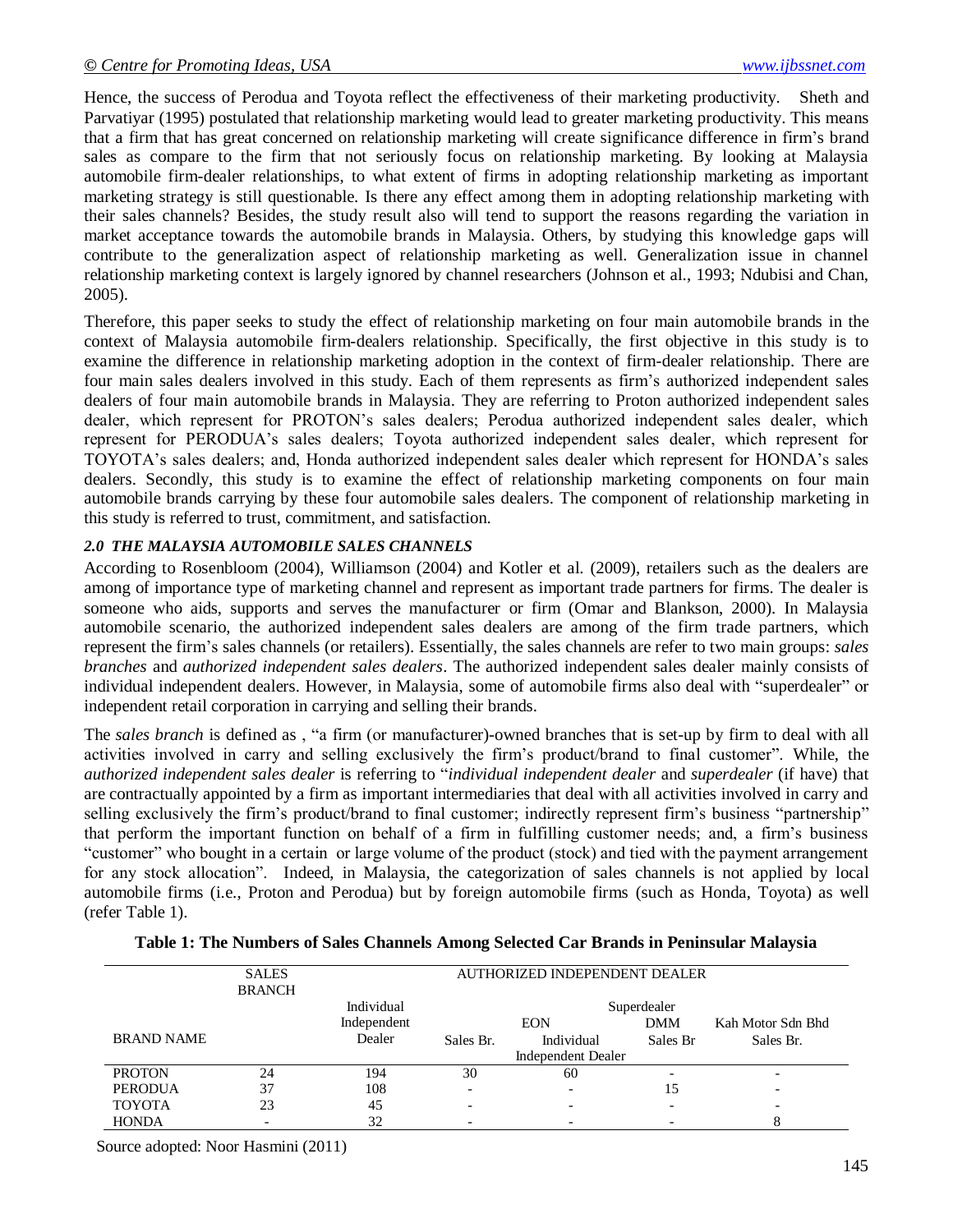Mainly, the purpose of establishing the sales branch by the automobile firms is for profit generating. This is crucial achievement for every automobile firm, as they basically sold its product brands at the cost price to their dealers. Therefore, for the purpose of firm"s expansion and development, the need of profit revenue is important for any strategy improvement including product innovation and differentiation. In other concerns, the need for authorized independent dealer is necessary as well. The firm"s reliance on their dealers is not an exemption in further strengthen the firm's selling activities. Besides, it is important to create and expand the network businesses participation, as well as to "enjoy" the dealer"s knowledge and skills in selling the firm"s brand. This has been proven when 70% of total sales volume is contributed by the authorized independent sales dealers. Nevertheless, another 30% of sales volume is represented by the sales branches. Hence, the explanation also determined the selection of the authorized independent sales dealers as the respondent in this study.

# *3.0 LITERATURE REVIEW*

# **3.1 Relationship Marketing**

The term of "relationship marketing" was first introduced in North American marketing literature by Berry (1983) in the context of services marketing (Noor Hasmini et al., 2006). The conceptualization of relationship marketing that is represented by the behavior components such as trust, commitment, and satisfaction becomes important relationship assets in that it helps the firm in its effort to achieve a competitive advantage (Fahy & Smithee, 1999; Ford et al., 1998; Harker, 1999).

*Trust.* The element of trust represents the most important dimension of relationship marketing including in channel relationship such as firm-retailer relationship (Geyskens et al., 1998; Morgan & Hunt, 1994; Rosson, 1982; Tajem & Thirkell, 1999). Trustworthy parties are reliable and demonstrate a high level of integrity and the associated qualities, such as consistency, competence, honesty, fairness, responsibility, helpfulness, and benevolence. In a situation where there is risk and incomplete information, trust is critical (Morgan & Hunt, 1994; Tajem & Thirkell, 1999).

The significant of trust in developed firm"s added value is also has been stressed by many authors. For example, Geyskens et al., (1998) presented that there is a significant relationship between trust and channel performance. In Sin et al., (2005) revealed that trust able to influence the objective performance such as ROI, sales growth, and market share. Similarly, Majdi (2005) found that trust influenced the overall business performance which regards to market and financial performance of the firm.

Despite of trust influence the firm"s objective performance as listed above, trust also is found to have significant relationship with firm subjective performance as well. For example, Tajem & Thirkell (1999) found that trust is significantly influenced cooperation. Morgan and Hunt (1994) demonstrated that trust have significant effect toward acquiescence, propensity to leave, cooperation, functional, conflict, and uncertainty. Morgan and Hunt (1994) further postulated that due to the fact that relationships entails vulnerability, therefore the relationship characterized by trust are so highly valued and a major determinant of commitment. Mistrust would serve to decrease the level of commitment in a relationship. This resulted in a shift of the transactions to more direct shortterm exchanges.

*Commitment.* Commitment is defined as "an exchange partner believing that an ongoing relationship with another is so important as to warrant maximum efforts at maintaining it' (Morgan and Hunt, 1994, p. 23). Heffernan (2004) clearly explained that commitment is among the topics most widely focused on in the literature. This argument supports the explanation of some of the past researchers, for example, in Morgan and Hunt (1994), Geyskens et al (1998), and Brian (2007) who postulated that relationship trust and commitment are among the most widely examined and confirmed constructs for relationship marketing.

In relation to marketing channels, commitment is highly important as commitment is the foundation of relationship building. The establishment of commitment in firm-retailer relationship is undeniable for ongoing relationships and maintaining a long-term, valued relationship (Hausman, 2001; Morgan & Hunt, 1994). Indeed, the roles of commitment in achieving firm"s value added are widely empirically proved by many of past researchers. For example, Armario et al., (2008) in the study of small medium enterprise revealed that commitment able to influence the export performance. Similarly, Abdel Hafiez (2004) in his focus of manufacturing companies demonstrated that, commitment have significant relationship with export performance as well.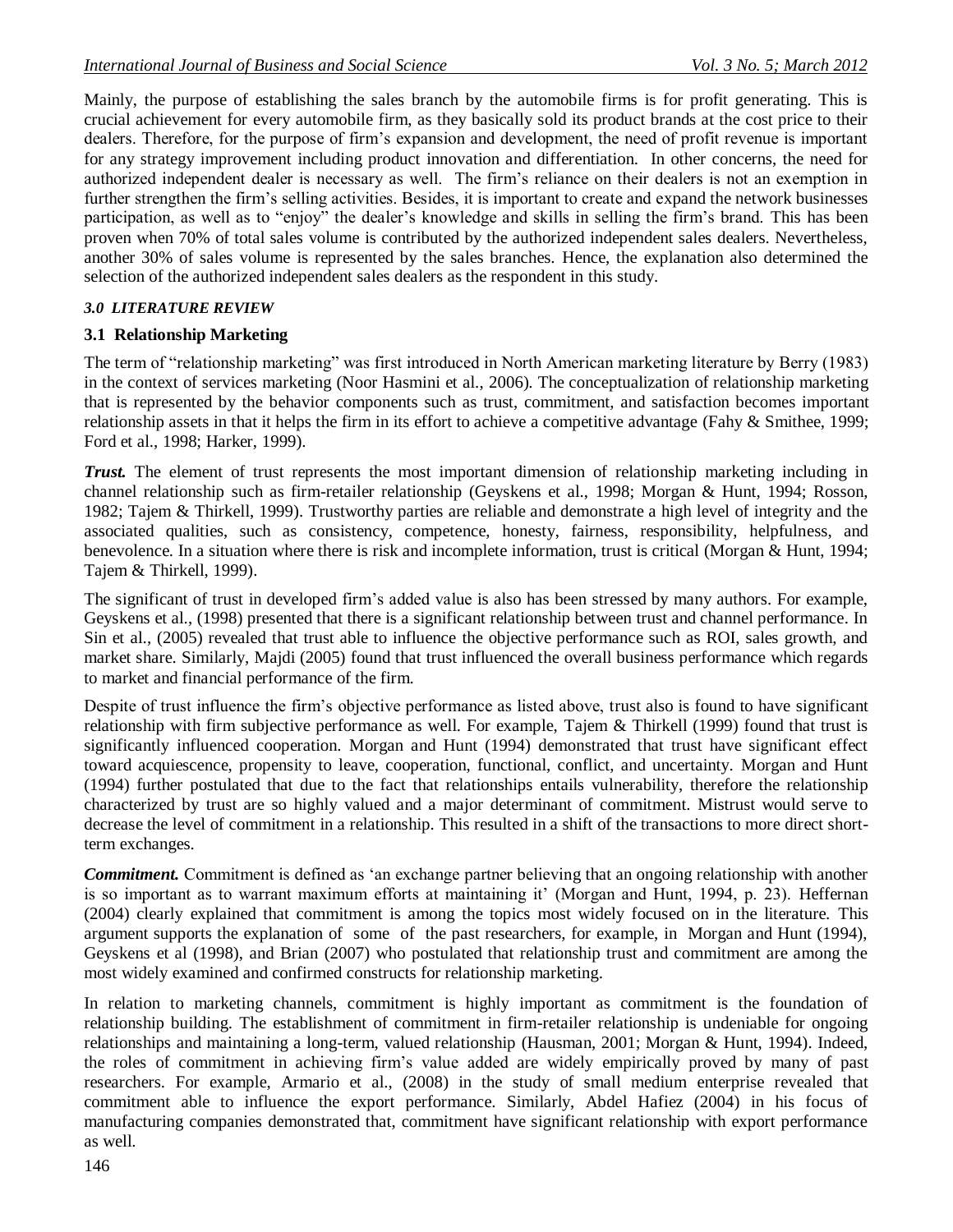Also, Baharom (2008) in the study of manufacturing and services companies found that commitment has significant relationship with business performance. Despite of firm"s objective performance, commitment is also found to have significant relationship with firm subjective performance. For example, Leonidou & Kaleka (1998) in the context of international buyer-seller relationship found that commitment have significant relationship with export involvement. Hausman (2001) in the context of manufacturer-retailer relationship found that relationship strength that consists of commitment is found to have significant relationship with perceived performance and cooperation. Others, Morgan and Hunt (1994) in the context of retailer-supplier relationship demonstrated that commitment have significant effect toward acquiescence, propensity to leave, cooperation, functional, conflict, and uncertainty. Even, commitment will lead to satisfaction (Gruen, 1995). Further, Caceres and Paparoidamis (2007) stressed that trust, commitment, and satisfaction are important components of relationship quality. Despite the importance of relationship satisfaction in relationship marketing context, it remains a primal construct which marketing scholars have not address effectively (Andaleeb, 1996; Hong-Youl et al, 2010).

*Satisfaction.* In relationship marketing, satisfaction is important as high relationship satisfaction can lessen the intensity of blame and anger in damaged relationship (Caceres and Paparoidamis, 2007). Besides, relationship satisfaction also affect the firm's performance either objective or subjective performance. For example, in BTB context of buyer-seller relationship, Stock (2005) found that there is an inverse relationship between satisfaction and objective performance measurement which referred to price sensitivity. Price sensitivity indicates the degree to which a customer"s buying decisions are based on price-related aspects. This means that the higher the level of customer satisfaction, the lower the customer price sensitivity.

Satisfaction also is found to have significant relationship with firm subjective performance as well. For example, Leonidou and Kaleka (1998) in the context of buyer-seller relationship have found that satisfaction is able to influence the export involvement. In firm-clients relationship, Caceres and Paparoidamis (2007) found that satisfaction have significant relationship with business loyalty. In fact, the higher level of satisfaction with a relationship is associated with higher levels of trust and commitment (Caceres and Paparoidamis, 2007)

### **3.2 Relationship Marketing in Branding**

Mehta et al. (1996), Pelton et al. (2002), and Price (1993) stressed that there are still a needs the research to be conducted in the area of channel relationship marketing. In fact, the investigation of relationship marketing in branding area including in channel perspectives is still need for research attention (Kyung et al., 2008; Hamlin and Chimhundu, 2007).

Branding is a mean to distinguish the goods of one producer from those of another. The word "brand" according to the American Marketing Association (AMA) is a "name, term, sign, symbol, or design, or a combination of them, intended to identify the goods and services of one seller or group of sellers and to differentiate them from those of competition". The definition reflects that a brand not only gives the meaning of the product, but also describes the product identity, which differentiates it from other products (Aaker, 1991; Capron & Hulland, 1999; Day & Wensley, 1988; Keller, 2003). The "differentiation" that is perceived from customers points of view gives equity and represents the added values that make the brands become stronger or competitive (Aaker, 1996a; Blackston, 2000; Hankinson, 2004; Keller, 2008). The strong brand will have a significant impact on the success of the product. This is because the brands with high equity will retain the most power (Norjaya, 2004).

However, for brand success, the relying of brands on relationship marketing is needed. Hamlin and Chimhundu (2007) postulated that the relevance of relationship marketing paradigm in branding context is regards to the "trifecta" of balanced power within relationship of consumer, channel, and firms which has make the relationship marketing has a role to play. Good relationship with the consumers relied on good relationship between the retailer and firm and their respective brands. The success of the firm-retailer relationship (i.e. firm–dealer relationship) is vital as the firm needs support and loyalty from both consumers and retailers. Similarly, the retailers as well need support from both firm and consumer for brand success (Webster, Jr, 2000).

Past researchers empirically showed that relationship marketing able to develop the brand equity. For examples, the relationship marketing component such as trust is able to develop brand equity assets such as brand loyalty (Jones and Soyoung, 2010; Chaudhury and Holbrook, 2001). Other component of relationship marketing which referring to commitment also leads to higher brand equity asset such as brand loyalty (Heehyoung et al., 2008). As well as satisfaction component is found to have significant relationship with brand equity assets such as perceived quality and brand loyalty (Hong-Youl et al, 2010).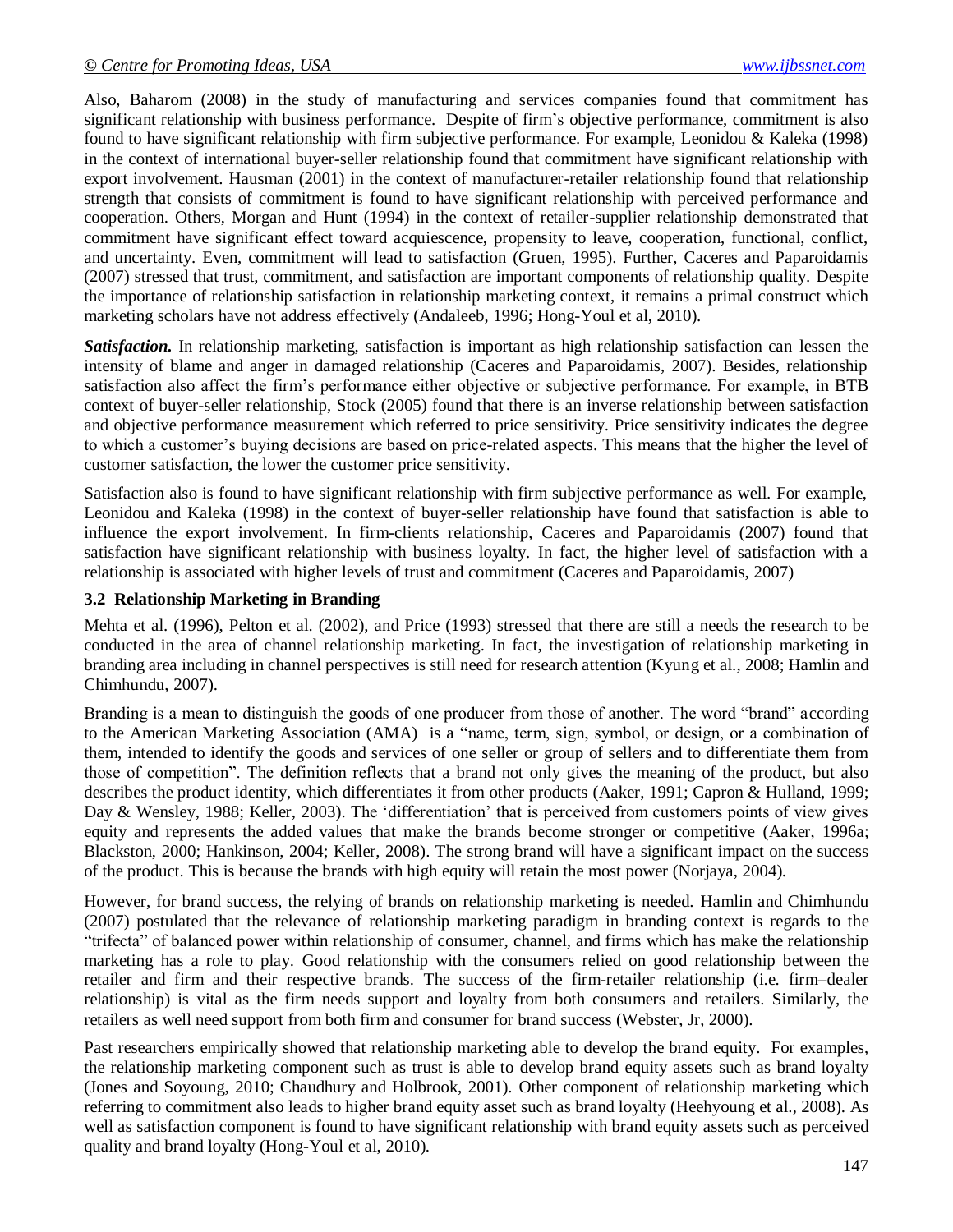The brand equity is the added value that a brand name gives to a product. Thus, to a firm, strong brand name affords a differential advantage that enables them to generate greater sales volume and greater margin (Cobb-Walgren et al., 1995). Due to brand success is relied on relationship marketing, hence, this present study will investigate how the difference concerned on relationship marketing will create variation in firm"s brand sales volume.

# *4.0 METHODOLOGY*

# **4.1 Sampling Procedure**

This study focused on relationship marketing in branding context. It represents the authorized independent sales dealers of four major automobile brands in Malaysia as the study respondents. There are referring to the authorized independent sales dealer for Proton, Perodua, Toyota, and Honda brands. In this study, the authorized independent sales dealers are referring to "individual independent dealer and superdealer (if have) that are contractually appointed by a firm as important intermediaries that deal with all activities involved in carry and selling exclusively the firm's product/brand to final customer; indirectly represent firm's business "partnership" that perform the important function on behalf of a firm in fulfilling customer needs; and, a firm"s business "customer" as well, who bought in a certain or large volume of the product (stock) and tied with the payment arrangement for any stock allocation".

Although relationship marketing from the dealer"s perspective is featured in this study, empirical studies in channel relationships that involve the dyadic allow the data to be gathered from only one of the parties (Blesa  $\&$ Bigne, 2005). This clarification is further enhanced by previous relationship marketing researchers, for example, Morgan and Hunt (1994) and Anderson and Narus (1990). Thus, for the purpose of data collection, a survey method is used. A questionnaire is developed and only distributed to these authorized independent dealers in Peninsular Malaysia and not their firm"s brand. There are 132 authorized independent sales dealers which randomly selected. The dealer's sales managers are selected to answer the questionnaire because they are the most qualified informants (Blesa & Bigne, 2005).

The selections of these dealers are followed the procedure proposed by Malhotra (1993), which is based on a random number using Statistical Tables. All respondents were given two-weeks to complete the questionnaire. From 132 responses, only 129 valid responses were received giving a response rate of 97.7 percent.

# **4.2 Measures**

In this study, the relationship marketing components are referring to trust, commitment and satisfaction. The relationship marketing instrument is based on the original scale developed by Morgan and Hunt (1994). Therefore, the relationship marketing in this study is referred to "all marketing activities directed toward establishing, developing, and maintaining a successful relational exchange" (Morgan and Hunt, 1994. p. 22). Prior to the main study a pilot test of the questionnaires was conducted. Pertaining to this, the satisfaction dimension is proposed. For dealers, satisfaction is among of critical factors in maintaining their relationship with the firm. Furthermore, Morgan and Hunt (1994) stressed that in addition to trust and commitment components, further replication and extension of other components of relationship marketing need to be studied as well.

Therefore, relationship marketing components in this study are categorized in terms of three important behaviour components: trust, commitment and satisfaction. These representing 9 revised items (after the pilot test): three (3) for trust; three (3) for commitment; and (3) for satisfaction. All of the scale measures presented used a one- to seven-point Likert scale. The definition for each of dimension is as follows:

- Commitment refers to an exchange partner believing that an ongoing relationship with another is so important as to warrant maximum efforts at maintaining it (Morgan and Hunt, 1994).
- Trust is defined as a willingness to rely on an exchange partner to whom one has the confidence (Morgan and Hunt, 1994).
- Satisfaction is defined as the overall feeling evaluation that results from the exchange relationship specific to acceptance, consideration and feedback, and strategy implementation based on any market information sharing of the parties involved.

# **4.3 Goodness of Measures**

The factor analysis and reliability test is conducted for the validity and reliability of the items measures.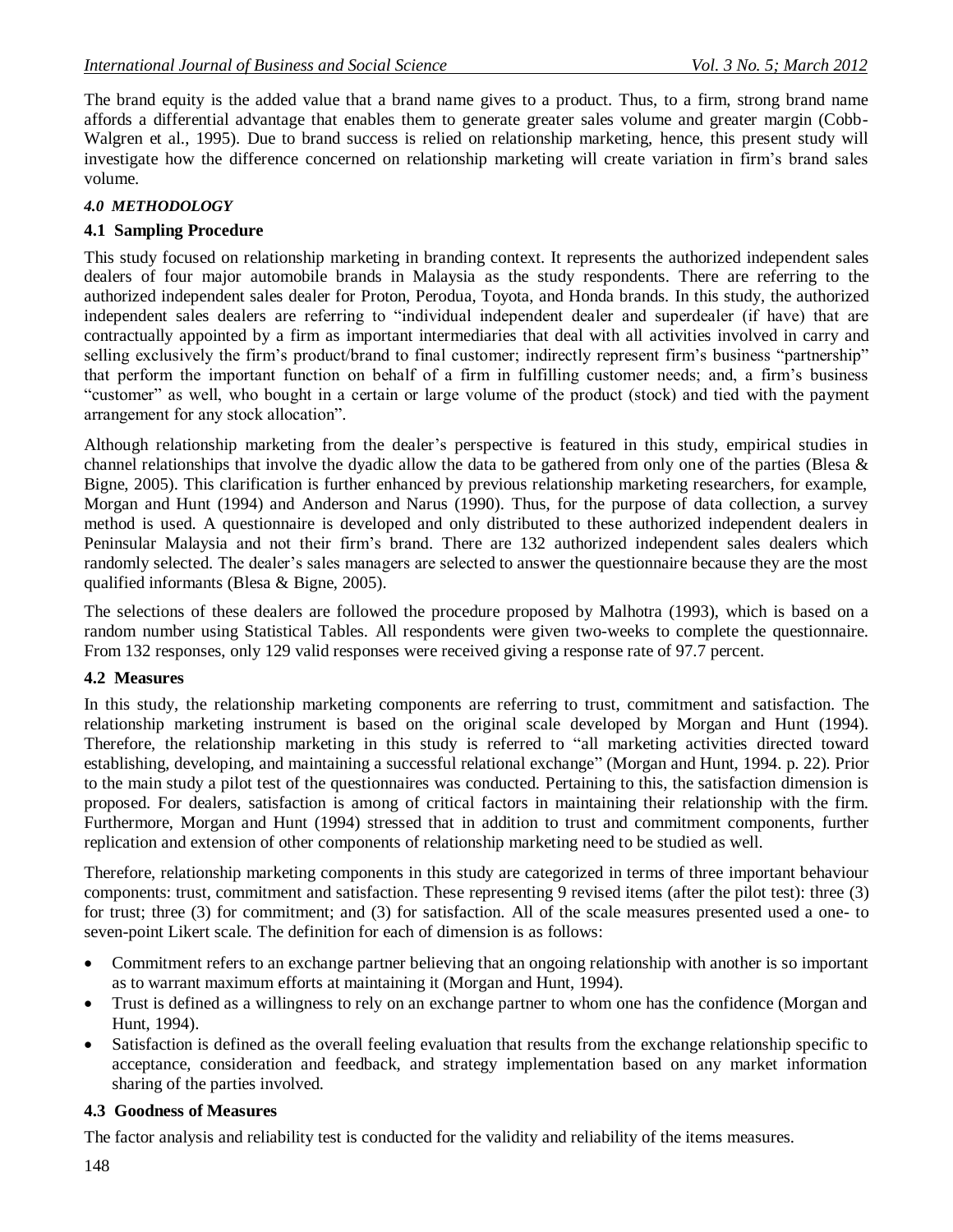Based on factor analysis, the principal components revealed the three extract factors or components of relationship marketing, which are labelled as follows: (1) Trust, (2) Commitment, and (3) Satisfaction. The factor loadings of the items in these three factors are between 0.79 and 0.91. These loadings are greater than 0.50, which is the minimum level required for a sample size of 129. Factor loadings of the items that are 0.50 and below are considered as non-performing items. These non-performing items were deleted and not included for further analysis (Hair et. al., 1998). Once the validity is assured, the reliability assessment is executed for internal consistency of the measurement. The three components of relationship marketing are yielded coefficient alphas of 0.91 for trust, and 0.89 for both commitment and satisfaction. All of them exceed the minimum level of 0.70 suggested by Nunally (1978). So the scales can be regarded as relatively reliable.

### *5.0 THE ANALYSIS AND FINDING*

The result of sample characteristics showed that most of the firms have operated for more than six years with the number of workers being more than 15 people. The majority of sales managers have experience with the brand carried by their firm for more than 6 years. Also, the majority of them have working experience of more than 6 years. As expected, the majority (58.1%) of the dealers are located in the Selangor (37.5%) and Kuala Lumpur (21.1%) area, which is the most modern and advanced region in Malaysia both economically and socially. Indeed, in Malaysia, these areas are where most organizations are located. In terms of firm"s location, most of the firms are located in shop lot areas, followed by stand-alone and business lot areas representing 41.9%, 25.0%, and 21.0%, respectively.

In explaining the first study objective, which referring to the effect of relationship marketing adoption in the context of firm-dealer relationship, the one-way ANOVA test is used. The findings showed that the firm"s automobile brand in Malaysia that are refer to Proton, Perodua, Toyota, and Honda are considered moderate to high in adopted the relationship marketing with their dealers. From Table 2, it showed that the adoption of relationship marketing is considered high for Perodua and Toyota (mean range from 5.84-6.48). While, the relationship adoption for Proton and Honda is considered moderate (mean range from 5.23 to 6.25) with Honda is slightly higher than Proton.

For second study objective, the finding further identified that there are differences exist between relationship marketing components and the four main automobile brands, which exclusively carrying by these four automobile sales dealers. Particularly, among Malaysian automobile authorized independent dealers, there are differences emerged in terms of how they satisfied and trust their firm"s brand.

|                  |                       | Car Brand: The Mean Value |                        |                      |         |                          |            |
|------------------|-----------------------|---------------------------|------------------------|----------------------|---------|--------------------------|------------|
| <b>RM</b><br>Var | <b>PROTON</b><br>(A1) | <b>TOYOTA</b><br>(A2)     | <b>PERODUA</b><br>(A3) | <b>HONDA</b><br>(A4) | F Value | Duncan's Range<br>Test   | Eta Square |
| Trust            | 5.52                  | 6.13                      | 6.48                   | 5.94                 | $8.20*$ | A1 vs A2, A3,<br>A4      | 0.20       |
| Commt            | 5.97                  | 6.13                      | 6.10                   | 6.25                 | 0.36    | $\overline{\phantom{0}}$ | ۰          |
| Sat              | 5.23                  | 5.84                      | 5.78                   | 5.33                 | $2.80*$ | A1.<br>A2, A3, A4        | 0.08       |

# **Table 2: The ANOVA result of Car Brand on Relationship Marketing**

Notes: mean scores based on a seven-point scale ranging from 1 = strongly disagree to 7 = strongly agree; *F-*ratios are the result of a one-way ANOVA test; where  $(*)$  represent statistical significance at  $p < 0.05$ .

In Table 2, the dealer of Proton, Perodua, Toyota, and Honda showed the significant differences on how they satisfied [F=2.80, p=0.04] towards their firm"s brand. Although the Eta square, which is 0.08 reflected the medium level of satisfaction differences among them, however, the finding showed that in comparison to Perodua (mean=5.78), Toyota (mean=5.84), and Honda (mean=5.33) dealers, the Proton (mean=5.23) dealers are less satisfied towards their firm.

Obviously, in term of trust level this study has found that there are significant differences among these dealers towards how they trust their firm. The F value for trust is  $8.20$  ( $p=0.00$ ) and based on Duncan's range test, there are significant differences among the group study.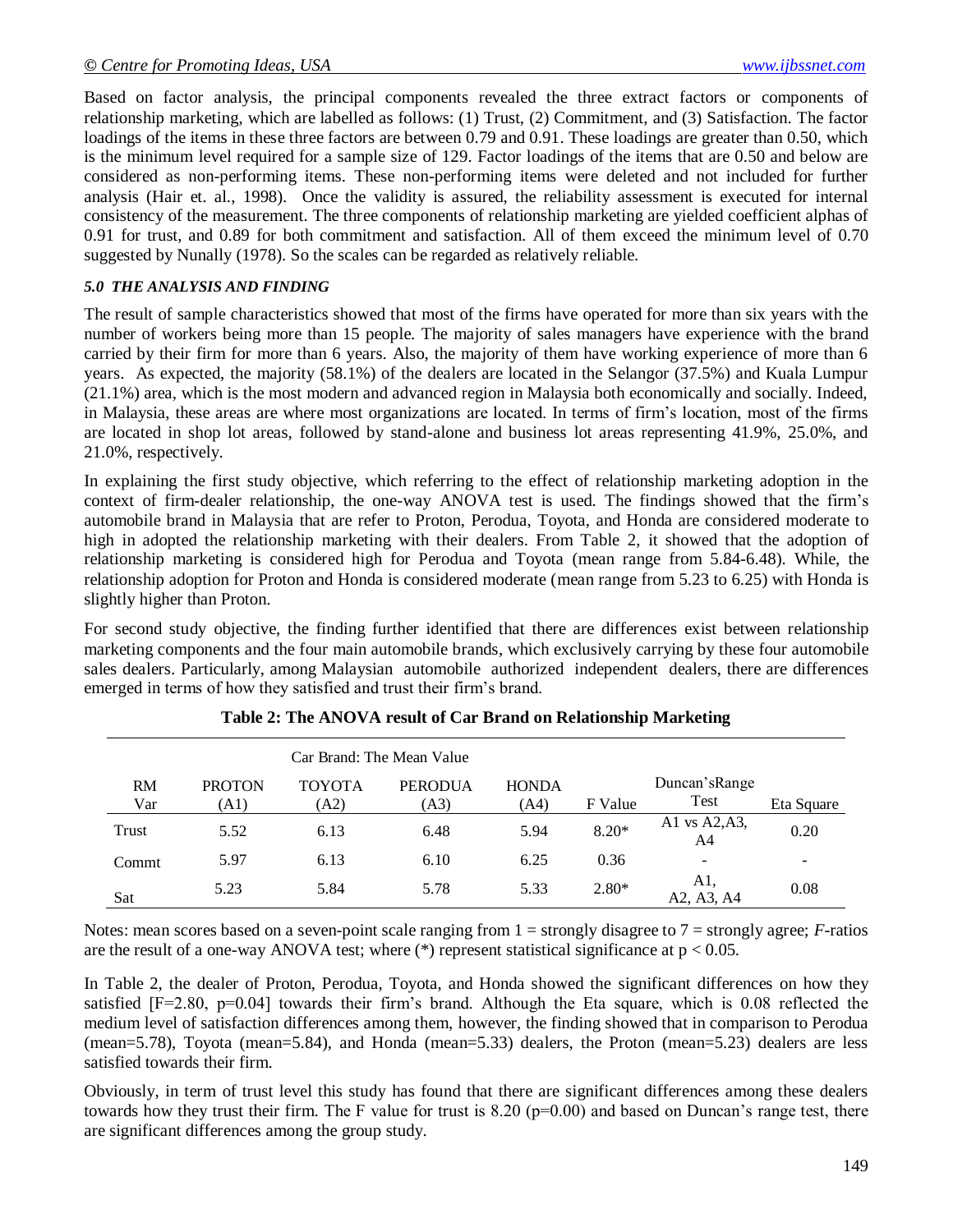Proton dealers (mean=5.52) are found to be less trust on their firm in comparison to Perodua (mean=6.48), Toyota (mean=6.13), and Honda (mean=5.94) dealers. These three dealers have higher trust in comparison to Proton toward their firms" brands. The Eta square that is equals to 0.20 reflected the large effect of trust differences among them. This demonstrated that in comparison to Proton firm, the Perodua, Toyota, and Honda firm are more success in developing the trust to their dealers. Therefore, the high level of dealers' satisfaction and trust for these three brands in comparison to Proton dealers presented the well adoption of relationship marketing strategy in their context.

In terms of commitment, although the commitment component don"t showed any significant effect, however, the insignificant of commitment in this investigation is reasonable. It is the facts that the authorized independent dealers are compulsorily committed towards their supplier firms as they also tied with dealership agreement.

### *6.0 DISCUSSION*

This paper focused the relationship marketing in branding within the customer durable goods, specific to the firmdealer relationship in automobile industry perspective. Basically, besides the Western context this study is able to further clarify the importance of relationship marketing in branding context, especially in Asia perspective such as in Malaysia. In particular, this study has showed that a good managing of relationship marketing components such as trust and satisfaction is able to enhance the brand name of the firm in comparison to those firm that lack in managing the relationship marketing. Somehow, the findings tend to enhance the reasons towards why some of the firm"s brands received good demands from customers and some are not.

In branding, the brand name is a cue for a customer. The customer is not only referring to final customer but the business customer such as the retailers (i.e. a dealer) as well. For dealers, the strong brand name represents the added value that a brand name gives to a product. The emphasis of "added value" in brand name highlighted the brand equity concept (Aaker, 1991; Priluck and Till, 2010). The added value for a dealer, for example the authorized independent sales dealers, representing the varieties of beneficial aspect that they received from the brand based on their past experience with a brand. These added values reflect the equity of a brand which is crucial not only for them but to their supplier firms as well. The reason is due to high equity of the brand represent the strong brand name that account for attractive brand equity outcomes such as the relative price and market share. According to Chaudhuri and Holbrook (2001), a brand with high market share tends to have high level of repeat purchase. Repeat purchase represents the loyalty of the customers towards the firm"s brand. Building customer loyalty especially in competitive markets is crucial as loyalty is a key factor in winning firm"s market share, firm"s revenue, lower firm"s acquisition costs as well as the key to long term, sustainable competitive advantage (Srivastava and Owens, 2010). Even, loyalty leads to customer retention which needed by all of the firms (Little and Marandi, 2003).

Hence, the explanations introduced the importance of brand equity outcomes, which caused the need of firms to search the strategy that able to develop and sustain their brand names. With regard to the present study, managing the relationship marketing component is very important as it tend to differentiate the way the sales dealers value the firm"s brand. For example, the findings showed that the relationship trust and satisfaction significantly affect the firm"s brand. Among them, trust become the most important as trust give the larger effect of differences in comparison to satisfaction.

Therefore, the importance of trust, which found in this study support the argument of past researchers such as Geysken et al., (1998) and Brian (2007). In Geysken et al., (1998) and Brian (2007), they postulated that trust is among the most widely examined, confirmed constructs and conducive to relationship marketing success. Indeed, trust is considered as an essential ingredient for marketing channel relationships (Geyskens et al., 1998). Geyskens et al (1998) further posited that the focus towards the importance of trust in channel relationships by past researchers began in 1987, when the Dawyer's et al (1987) article implored that trust deserved priority attention. However, there is a need to further researches on trust for generalization purposes.

Another relationship marketing component, which referring to satisfaction, the study results explain that there is significant difference among the dealers towards how they satisfied with their firm"s brand. In particular, the sales dealers' for Perodua, Toyota, and Honda are more satisfied with their firm's brand as compared to sales dealers' of Proton. With this finding, the critical conclusion is where the dealers (i.e., Proton dealers) with low satisfaction will create the risk for a firm.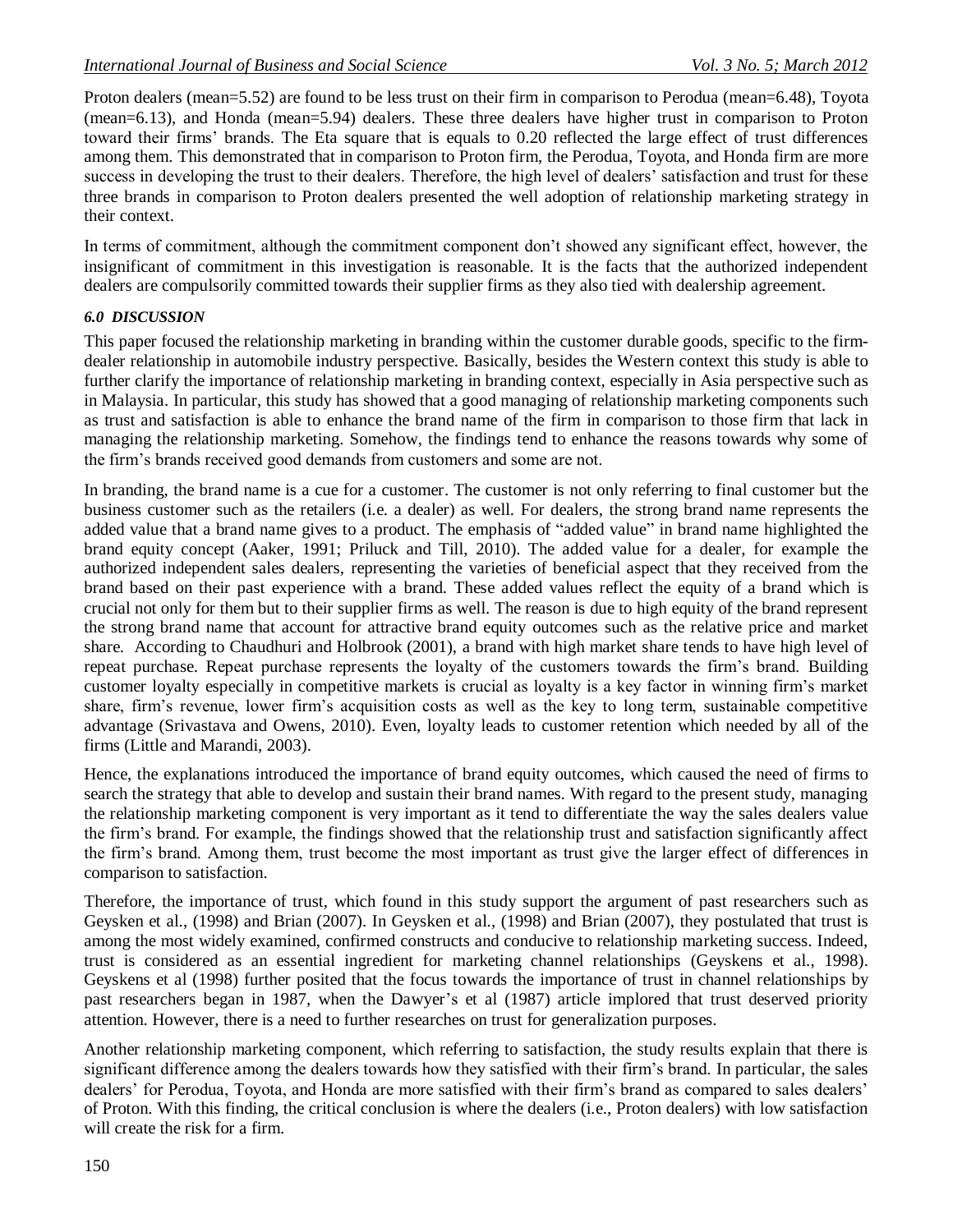From past literatures, it's been argued that high relationship satisfaction can minimize the intensity of blame and anger in damaged relationship (Caceres and Paparoidamis, 2007). This means that dissatisfaction will lead to increase the intensity of blame and anger in damaged relationship. Also**,** Selnes (1998) stressed that satisfaction is important as it will affect the parties" continuances of relationship, reduce the likelihood of exit from the relationship and minimize negative word-of-mouth. In contrast, this means that, dissatisfaction will able to diminish the relationship, increase the likelihood of exit from the relationship as well as negative word-of-mouth.

Hence, dissatisfaction will hardly to achieve relationship quality as satisfaction is among of importance component of relationship quality (Caceres and Paparoidamis, 2007), create difficulties in achieving firm"s value added, for examples, price sensitivity (Stock, 2005), export involvement (Leonidou and Kaleka, 1998), and business loyalty (Caceres and Paparoidamis, 2007). Besides, dissatisfaction is also able to deter the achievement of brand loyalty, brand awareness, and brand image (Kyung et al., 2008). As regards to these explanation therefore, the firms need to take serious concentration if they have found that dissatisfaction emerge among their dealers. Better relationship marketing activities need to be focused and implemented in order to create satisfaction component.

For commitment component, even though the evident showed the insignificant relationship but the finding is acceptable as the dealers are firm"s authorized dealers which rely on the dealership agreement. Hence, it is the facts that in the context of authorized independent dealers the component of commitment is compulsorily to them. This means that once they have been given authorization to carry the firm"s brand, they have to give their commitment to the brand they carry. In addition, the findings support the result of Siguaw et al (1998). In their study context of supplier and authorized distributor market orientation they have found insignificant relationship between distributor market orientation and commitment. Also, in Armario et al (2008) where they discovered that relationship between overall market orientation and foreign market commitment is significant. However, the significance level is very weak at  $p = 0.08$ .

### *7.0 MANAGERIAL IMPLICATIONS*

The evidence of this study has proposed the relationship marketing is necessary to be concerned by the firms. Particularly, in Malaysia automobile industry, the firms are still relied on their authorized independent sales dealers in fulfilling the firms' selling activities to the final customers. This have made the relationship between the sales dealers with the firm's final customer are more closed. So, developing the dealers' satisfaction and trust are so much important. The higher the satisfaction and trust are much better as these able to strongly increase the dealers" level of confidence towards the brand they carried-out (Koksal and Apaydin, 2011).

Besides, the relationship trust and satisfaction will able to assist the sales dealers in clearly and confidently communicating the brands" value to the customers. The brand value as either functional and/or emotional is a key driver of attitudes and behaviour. Great brand value in customers-based viewpoints will enhance the equity of the brands. High brand equity enables the firms to generate more sales volume for their brands (Cobb-Walgren et al., 1995; Aaker, 1991, 1992; Lynch & de Chernatony, 2007). Thus, for Lynch & de Chernatony (2007), they further postulated that by focusing toward the strategy that able to increase the brand value is essential as this will enhances the strategic approach regarding brand development and communication, especially in the selling strategy.

Hence, the explanation supported the importance role of relationship marketing in branding context. Furthermore, the findings demonstrated the importance cue of sales dealer"s relationship trust and satisfaction towards their firm"s brand. Based on the findings, there are differences exist regarding of sales dealer"s trust and satisfaction on their firm"s brand. More trust and satisfied the sales dealers on their firms will leads to more trust and satisfied they are towards the firm"s brand they carried-out. This signifies the increasing of brand equity of the firm"s brand. When they have more trust and satisfied with the firm"s brand the selling activities will be implemented confidently. Due to brand equity as an equity which incorporates the customer with the name of the brand (Altintas et al, 2011) this highlighted among the reasonable factors toward why certain automobile brands in Malaysia received high sales volume and high market shares. Moreover, trust able to overcome any uncertainty towards the brands (Koksal, 2011).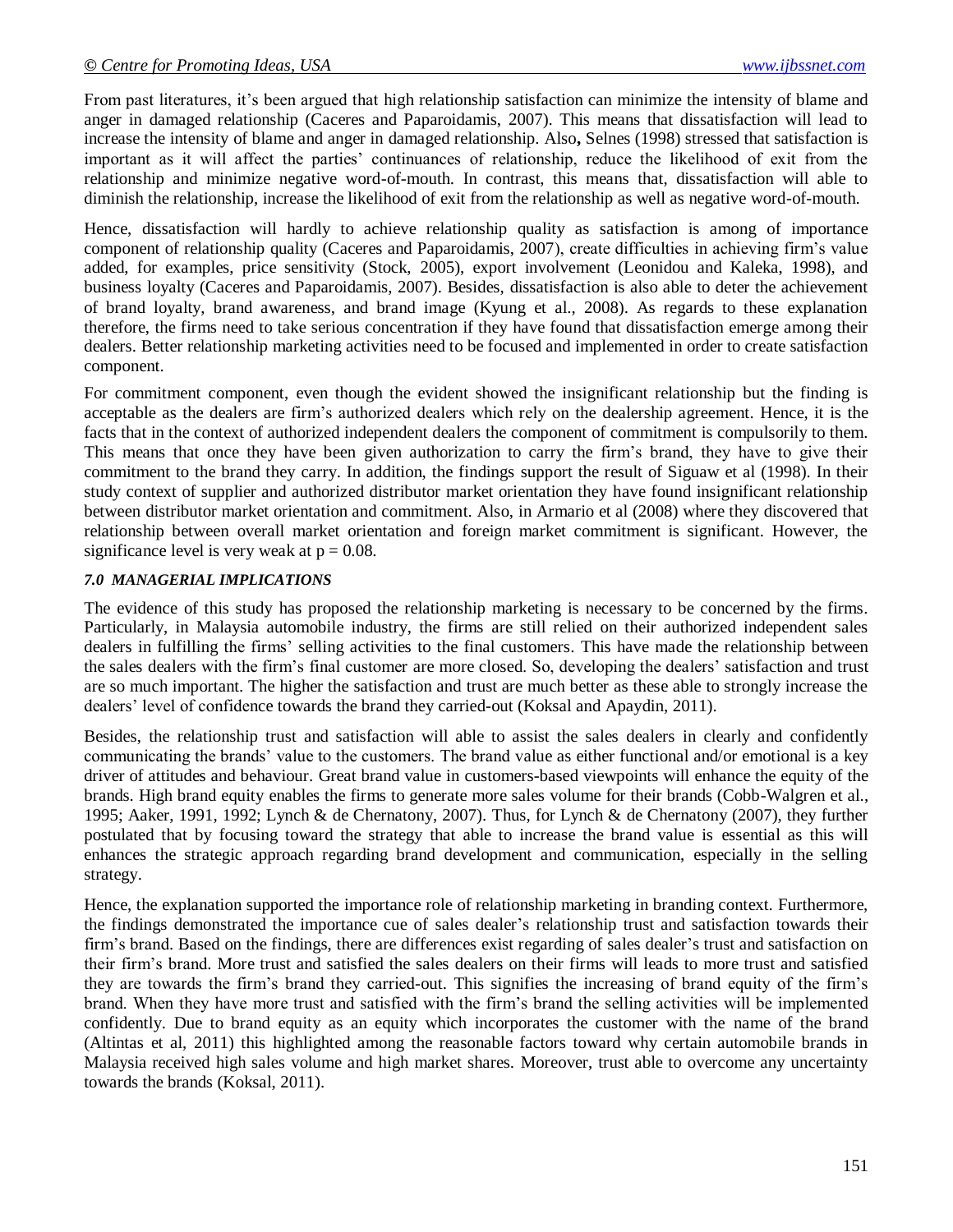### *8.0 CONCLUSION*

It is clear that, in future, relationship marketing will become the crucial strategy for the firm. The argument by past literatures towards the tangibles aspect such like price and advertisement that"s begins to lost it competitiveness increase the importance intangible element such as relationship marketing. The emergence of relationship marketing strategy in enhances the strategic approach regarding brand development and communication is not something rhetoric for firm (Lindgreen et al., 2004).

In Western part of the investigation of relationship marketing doesn"t just stop in the context of industrial market but have been expanded to the consumer markets as well. This paper tried to follow this stream and focus on consumer market products that specific to automobile industry in Malaysia country, which is other than Western context. The findings of the paper determined that relationship marketing begins to practice in Malaysia firm industry as well, for example in Malaysian automobile industry. Even though the practice is in moderate to high level, however, the execution of relationship marketing in Malaysia automobile industry demonstrated the importance role of this approach that will motivate the firm to explore it further.

Somehow the finding is also able to prove that the difference level of relationship marketing adoption suggests the reason for difference market acceptance on the firms" brands. Indeed, this research also has opened up for further exploration in the area of relationship marketing in Asia context, particularly in relation to branding context. Research along this line is necessary, as it's not only able to provide insights but also for generalization purposes as well. Indeed, the purpose of generalization aspect also created the need for other study extension and replication along this line to be executed. Beside, the investigation can also be extended to the perspective of entrepreneurship branding that focuses on small and medium sized companies.

### *9.0 REFERENCES*

Aaker, D. A. (1996a). *Building Strong Brands*: The Free Press: New York

Aaker, D. A. (1991). *Managing Brand Equity: Capitalizing on the Value of a Brand Name*: New York: The Free Press.

- Abdel Hafiez, A. H. (2004). Relationship Contextual Variables (Adaptation, Cooperation, Communication), Psychic Distance (Cultural Differences, Business Practice Differences), and Export Performance: The Role of Trust and Commitment as Mediating Variables: A Study on Malaysia Manufacturing Firms. Unpublished PhD Thesis, University Sains Malaysia, Penang.
- Altintas, M.H., Isin, F.B., Kilic, S., and Kaufmann, H. R. (2011). Mall equity measurement based on brand equity conceptualization. *Journal of Business and Retail Management Research, 5 (2)*(Apr), pp 55-70.
- Andaleeb,S.S. (1996). An experimental investigation of satisfaction and commitment in marketing channels: The role of trust and dependence. *Journal of Retailing, 72*(1), pp 77-93.
- Anderson, & Narus, J. A. (1990). A model of the distributor firm and manufacturer firm working partnerships. *Journal of Marketing, 54*(January), pp 42-58.
- Armario, J., M., Ruiz, D., M., & Armario, E., M. (2008). Market orientation and internationalization in small and medium-sized enterprises. *Journal of Small Business Management, 46*(4 (Oct)), pp 485-511.
- Baharom, A. R. (2008). *Knowledge Management Orietation and Business Performance: The Mediating Roles of Service Quality and Relationship Quality.* University Sains Malaysia.
- Blackston, M. (2000). Observations: Building brand equity by managing the brand's relationships. *Journal of Advertising Research, 40*(6), pp 101-105.
- Blesa, A., & Bigne, E. (2005). The effect of market orientation on dependence and satisfaction in dyadic relationships. *Marketing Intelligence & Planning, 23*(3), pp 249-265.
- Brian, L. (2007). *Business relationships and positions in industrial networks: A conceptual exploration and research agenda.* Paper presented at the The 7th AAM International Conference, Penang, Malaysia.
- Bush, R.P., Underwood III, J.H., and Sherrell, D.L., ( 2007). Examining the relationship marketing productivity paradigm: Establishing an agenda for current and future research. *Journal of Relationship Marketing, 6(2), pp 9-32.*
- Capron, L., & Hulland, J. (1999). Redeployment of brands, sales forces, and general marketing management expertise following horizontal acquisitions: A resource-based view. *Journal of Marketing, 63 (April)*, pp 41-54.
- Caceres, R. C. and Paparoidamis, N.G., (2007). Service quality, relationship satisfaction, trust, commitment and business-to-business loyalty. *European Journal of Marketing, 41 (7/8)*, pp 836-867.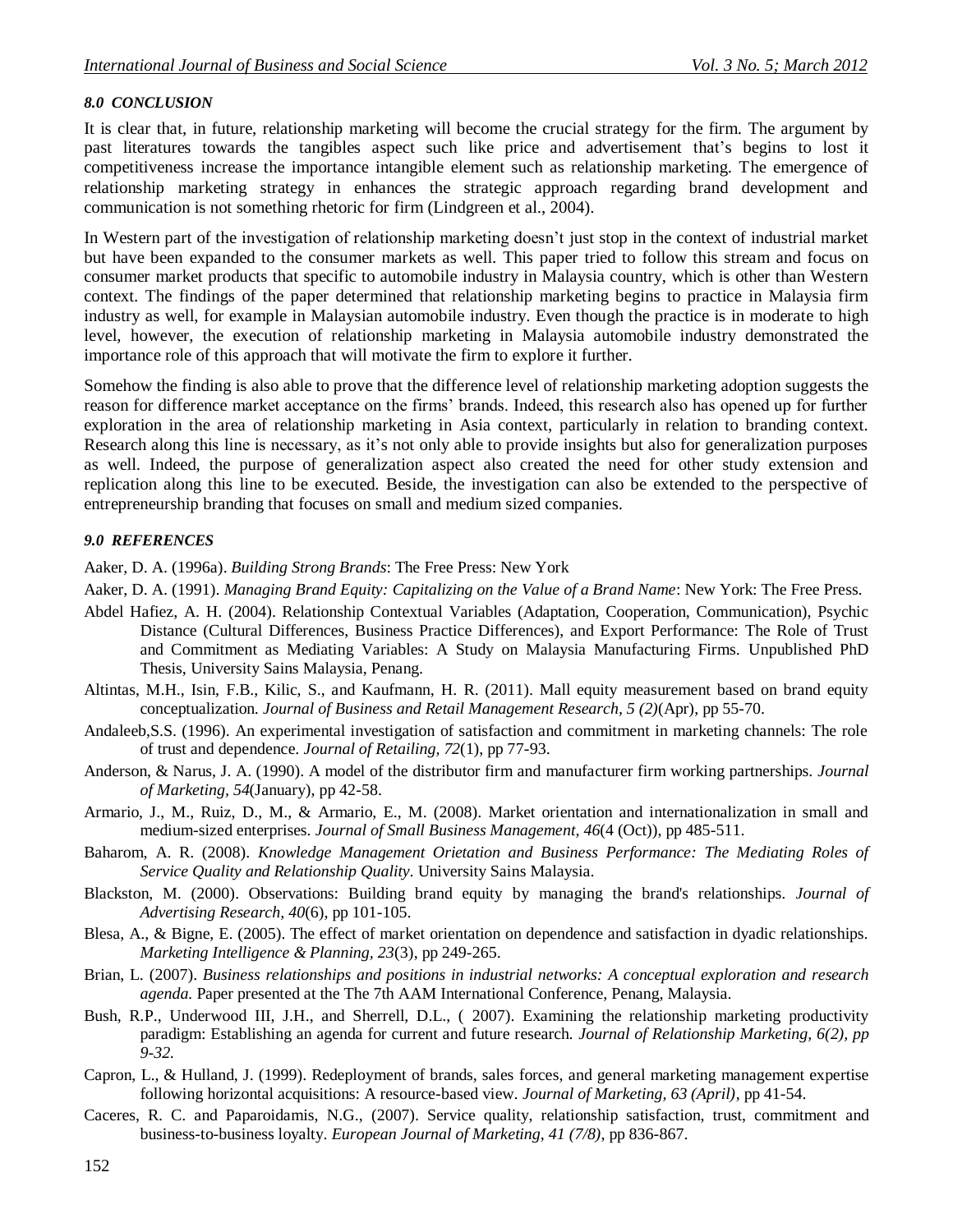- Chaudhuri, A., & Holbrook, M. (2001). The chain of effects from brand trust and brand affect to brand performance: The role of brand loyalty. *Journal of Marketing, 65 (April)*, pp 81-93.
- Cobb-Walgren, C. J., Ruble, C. A., & Donthu, N. (1995). Brand equity, brand preference, and purchase intent. *Journal of Advertising, XXIV*(3 (Fall)), pp 25-40.
- Day, G. S., & Wensley, R. (1988). Assessing advantage: A framework for diagnosing competitive superiority. *Journal of Marketing, 52(Apr)*(2), pp 1-20.
- Fahy, J., & Smithee, A. (1999). *Strategic marketing and the resource based view of the firm*. Retrieved Feb, 5, 2007, from [http://www.amsreview.org/articles/fahy 10-1999.pdf](http://www.amsreview.org/articles/fahy%2010-1999.pdf)
- Fengyi, L., Wenchang, F., Chih-Ming, W., Chun-Hung, H., (2007). The relationship of CPA firm"s characteristics and relationship marketing orientation in Taiwan. *Journal of Global Business and Technology, 3(2)*, pp 16-25.
- Ford, D., Gadde, L.-E., Hakansson, H., Lundgren, A., Snehota, I., Turnbull, P., et al. (1998). *Managing Business Relationships*: West Sussex, England: John Wiley & Sons Ltd.
- Geyskens, I., Steenkamp, J.-B. E. M., & Kumar, N. (1998). Generalizations about trust in marketing channel relationships using meta-analysis. *International Journal of Research in Marketing, 15*, pp 223-248.
- Gruen, W. T. (1995). The outcome set of relationship marketing in consumer markets. *International Business Review, 4*(4), pp 447-469.
- Hong-Youl, H., Janda, S., and Muthaly, S. (2010). Development of brand equity: Evaluation of four alternatives models. *The Service Industries Journal, 30(6)*, pp 911-928.
- Hair, J. F., Anderson, R. E., Tatham, R., L., & Black, W., C. (1998). *Multivariate Data Analysis* (5th ed.): New Jersey: Prentice-Hall, Inc.
- Hamlin, R.P., and Chimhundu, R. (2007). Branding and relationship marketing within the trifecta of power: Managing simultaneous relationships in consumer goods market. *Journal of Customer Behaviour, 6(2)*, pp 179-194.
- Hankinson, G. (2004). Relational network brands: Towards a conceptual model of place brands. *Journal of Vacation Marketing, 10 (March)*(2), pp 109-121.
- Harker, M. J. (1999). Relationship marketing defined? An examination of current relationship marketing definitions. *Marketing Intelligence & Planning, 17*(1), pp 13-20.
- Hausman, A. (2001). Variations in relationship strength and its impact on performance and satisfaction in business relationships. *Journal of Business & Industrial Marketing, 16*(7), pp 600-616.
- Heffernan, T. (2004). Trust formation in cross-cultural business-to-business relationships. *Qualitative Market Research: An International Journal, 7*(2), pp 114-125.
- Heehyoung, J., Lorne, O., Ilsang, K., Joon, K., and Kyungtae, K. (2008). The influence of on-line brand community characteristics on community commitment and brand loyalty. *International Journal of Electronic Commerce, 12(3)*, pp 57-80.
- Johnson, J. L., Sakano, T., Cote, J., A, & Onzo, N. (1993). The exercise of interfirm power and its repercussions in U.S.-Japanese channel relationships. *Journal of Marketing, 57* (April), pp 1-10.
- Jones, C., and Soyoung, K. (2010). Influences of retail brand trust, off-line patronage, clothing involvement, and website quality on online apparel shopping intention. *International Journal of Consumer Studies, 34*, pp 627- 637.
- Keller, K.L. (2008). *Strategic Brand Management: Building, Measuring, and Managing Brand Equity*: Upper Saddle River, New Jersey: Prentice Hall.
- Keller, K. L. (2003). *Strategic Brand Management: Building, Measuring, and Managing Brand Equity* (second ed.): Upper Saddle River, New Jersey: Prentice Hall.
- Koksal, M. E., and Apaydin, F. (2011). Turkish consumers' risk perception towards global computer brands. *International Journal of Marketing Studies, 3(3)*, pp 165-173.
- Kotler, P., Keller, K.L., Hoon Ang, S., Meng Leong, S., and Tiong Tan, C. (2009). *Marketing Management* : *An Asian Perspective* (5th ed.): Prentice Hall, Singapore.
- Kyung, H. K., Kang, S. K., Dong, Y. K., Jong, H. K., & Suk, H. K. (2008). Brand equity in hospital marketing. *Journal of Business Research, 61*, pp 75-82.
- Leonidou, C. L., & Kaleka, A. A. (1998). Behavioural aspects of international buyer-seller relationships: Their association with export involvement. *International Marketing Review, 15*(5), pp 373-397.
- Lindgreen, A., Palmer, R., & Vanhamme, J. (2004). Contemporary marketing practice: Theoretical propositions and practical implications. *Marketing Intelligence & Planning, 22*(6), pp 673-692.